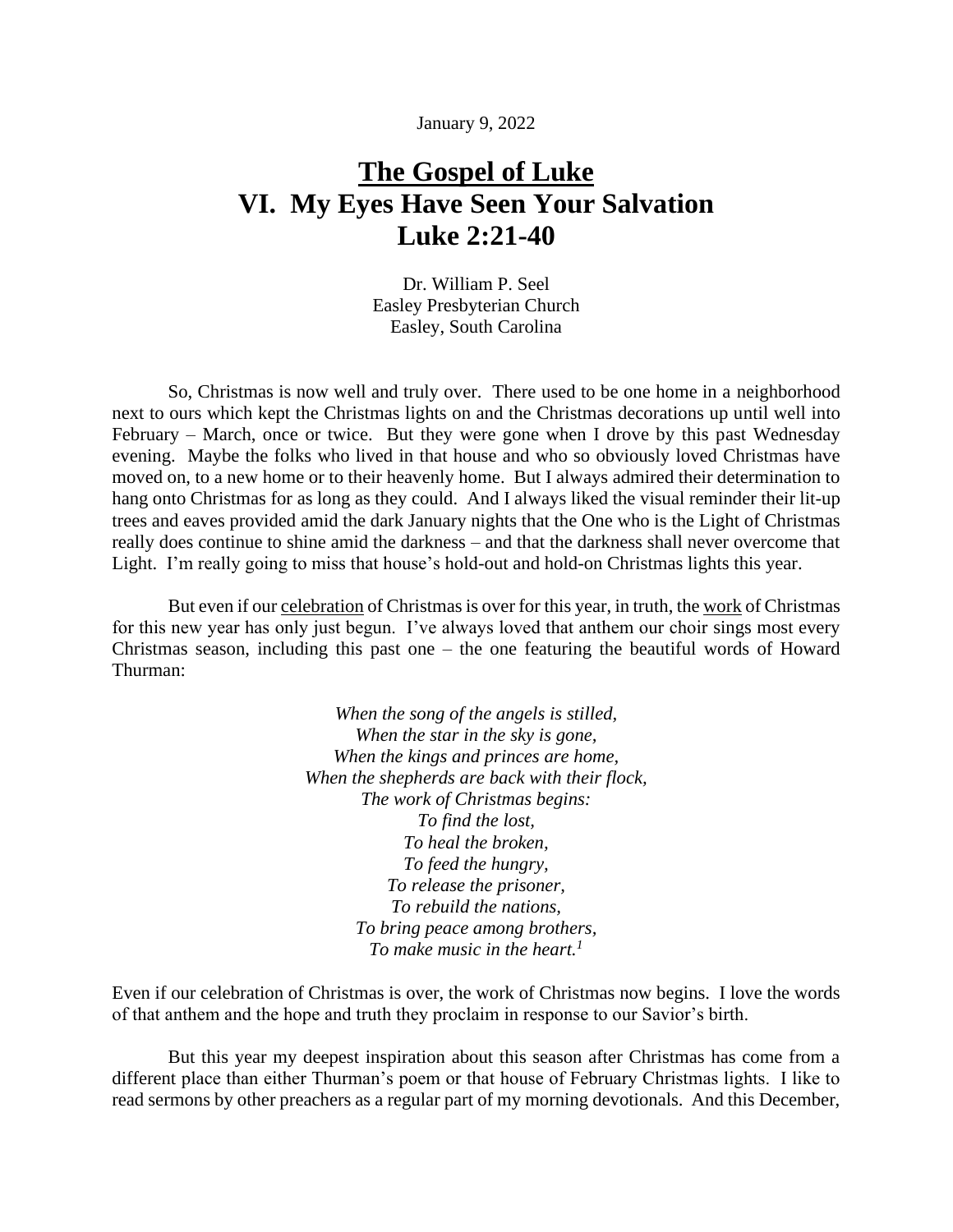I was reading through a wonderful series of sermons by Richard Lischer, professor emeritus of preaching at Duke Divinity School. And one passage from one of his sermons caught me up in early December and hasn't let go of me yet. Let me read that passage to you:

> *And now we come to the hardest work of Christmas. What, you thought the hard work was done? You thought the hard work was finished in choosing the gifts, baking the cookies, cleaning the house, watching the diet, and otherwise surviving what one journalist calls "our annual ordeal of fun"? You thought the hard work was getting yourself or someone you love through the loneliness of this season that is only magnified by its artificial gaiety? You thought the hard work was reassembling your family like a stubborn jigsaw puzzle in the hope that all the pieces would fit together and stay together, if only for two or three days?*

> *No, the hardest work of Christmas is believing that it's all true.<sup>2</sup>*

*"The hardest work of Christmas is believing that it's all true."* I've been thinking and thinking about what he means by that. And I think I've finally got it figured out. He is not talking about believing in the theological affirmations that we make about Christmas – the ones we say together each Sunday: *" . . . was conceived by the Holy Ghost, born of the Virgin Mary . . ."* Lischer is not talking about mere intellectual assent to the doctrines of Christmas when he speaks of *"believing that it's all true"*.

What he is talking about is believing that it's all true at the level of how we live, in what we hope, and in whom we trust with our lives. He's talking about letting the coming of Christ at Christmas actually penetrate into our innermost self – that thing at the core of us that is the essence of who we are, of what we understand our lives to be for, of how we see the world and our place within it. And how, finally, we come to live out the connection God has now made between our life in this world and God's world which is to come. Believing that it's all true in the far deeper sense of being willing to live as if it were all true.

Let me come at this another way, using a story from the life of that great launcher of the Reformation, Martin Luther. This story also comes from Lischer's sermon:

> *It is Christmas Day 1521. Martin Luther is too sick to go to church. So, a group of parishioners goes to his house, where he preaches the Christmas gospel with incomparable power and beauty. In it he retells the story in the idiom of his day, rendering Mary and Joseph and the shepherds as down-to-earth and ordinary as a group of German peasants.*

> *Then he deftly magnifies the simple scene and gives it cosmic significance. He asks us to imagine the Christ child in a manger bathed in light at the center of an otherwise darkened stage. The manger is surrounded by enemies and the forces of evil. "All else is darkness," he says dramatically, "save for this child." Then, as*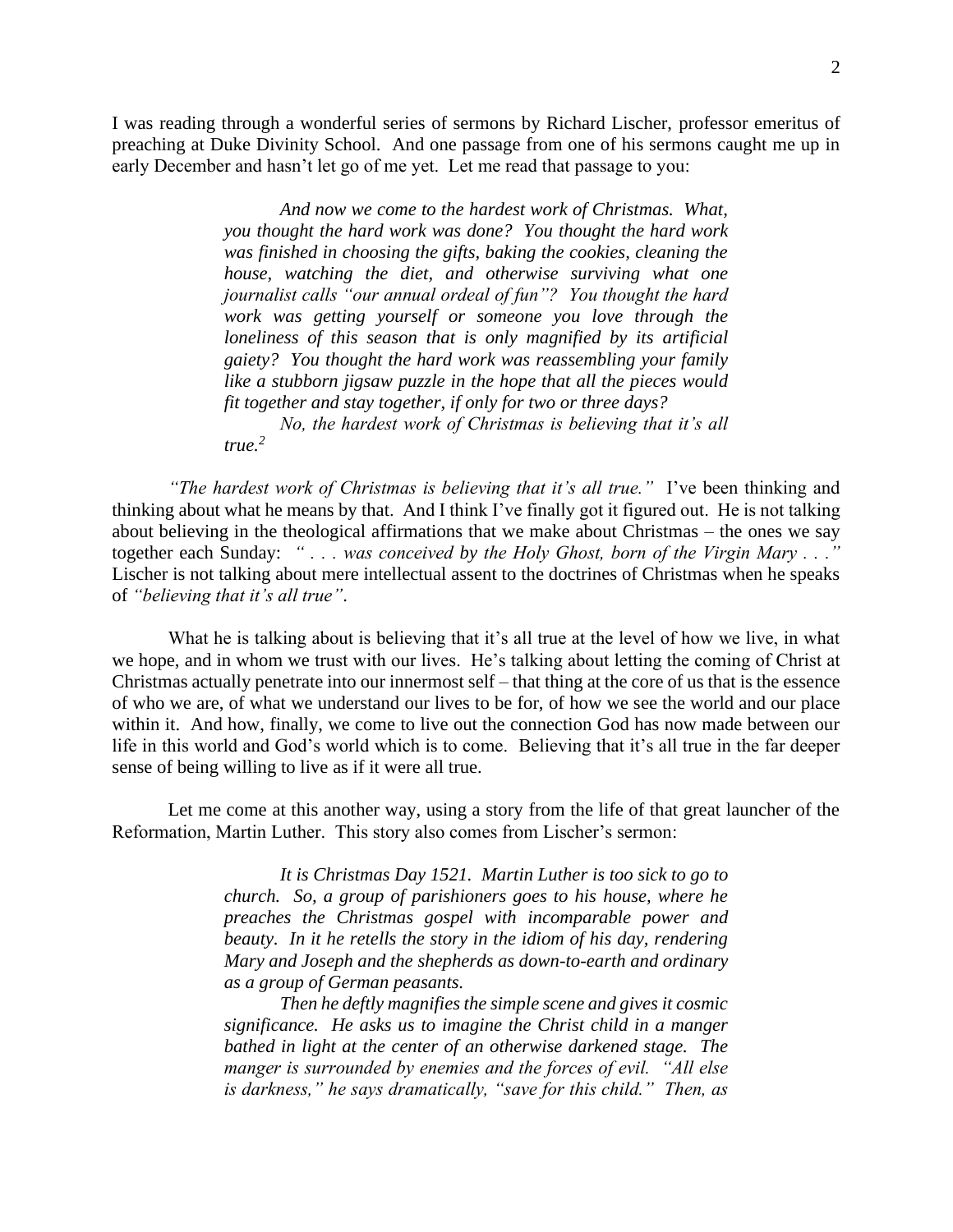*if to pierce the veil that always exists between the storyteller and his audience, he leans into his listeners, including us, and issues a challenge: "Now, if this is all true, and it is true, let everything else go."<sup>3</sup>* 

*"All else is darkness, save for this child . . . Now, if this is all true, and it is true, let everything else go."* That's what it means to believe Christmas is true. It is, in the words of Christ Jesus Himself, to begin seeking *"first the kingdom of God, and His righteousness."<sup>4</sup>* It means to start taking His yoke upon ourselves and learning from Him how to live.<sup>5</sup> It means, as Paul puts it, that we cease allowing ourselves to be carelessly conformed to this world around us, and instead to take up ways of living and thinking and being transformed by this encounter we have had with the Lord of the true and eternal world, that world which is to come.<sup>6</sup> And it is, above all else, again as our Savior put it, to take up our cross and to follow  $\text{Him}^7$  – follow  $\text{Him}$  in His Way of living, according to the Truth of His teaching, in ever deeper desire to possess that gift He promises of Life, His Life.<sup>8</sup>

But perhaps you, like me, need a little more practical guidance as to what this would actually look like – a little more down at the level of our daily life example of what this would look like, this believing it's all true, this letting go of everything else, this seeking first the Kingdom of our Christ. In which case, we are in luck. Because we meet in our Scripture lesson this morning two very fine real-life demonstrations of what truly believing in Christmas looks like – Simeon and Anna.

Mary and Joseph have come to the Temple in Jerusalem, with their infant child along with them, in order to accomplish two important rites. The first is Mary's rite of purification, forty days after childbirth, as commanded in Leviticus 12. And the second rite is the presentation and redemption of their first-born child before God, as outlined in Exodus 13 and Numbers 18. But no sooner have they finished these rites when they are approached by an elderly man. He asks if he might hold their child – and perhaps something about the gleam in his eyes and the obvious joy written upon his face must have convinced Mary and Joseph to that it was safe to let him do so. And this old man, whose name was Simeon, cradles their child in his arms and then pronounces over Him an extraordinary blessing:

> *Lord, now you are letting your servant depart in peace, according to your word; for my eyes have seen your salvation that you have prepared in the presence of all peoples, a light for revelation to the Gentiles, and for glory to your people Israel.*

And in those words, in that oracle of blessing, we find our cue as to what believing in the truth of Christmas really means, really can look like in a human life.

*"Lord, now let your servant depart in peace."* Simeon had been promised by God that he would not die until he had seen God's promised Messiah, the Savior of Israel, the Savior of all the nations. *"Lord, now let your servant depart in peace, according to your word – for my eyes have*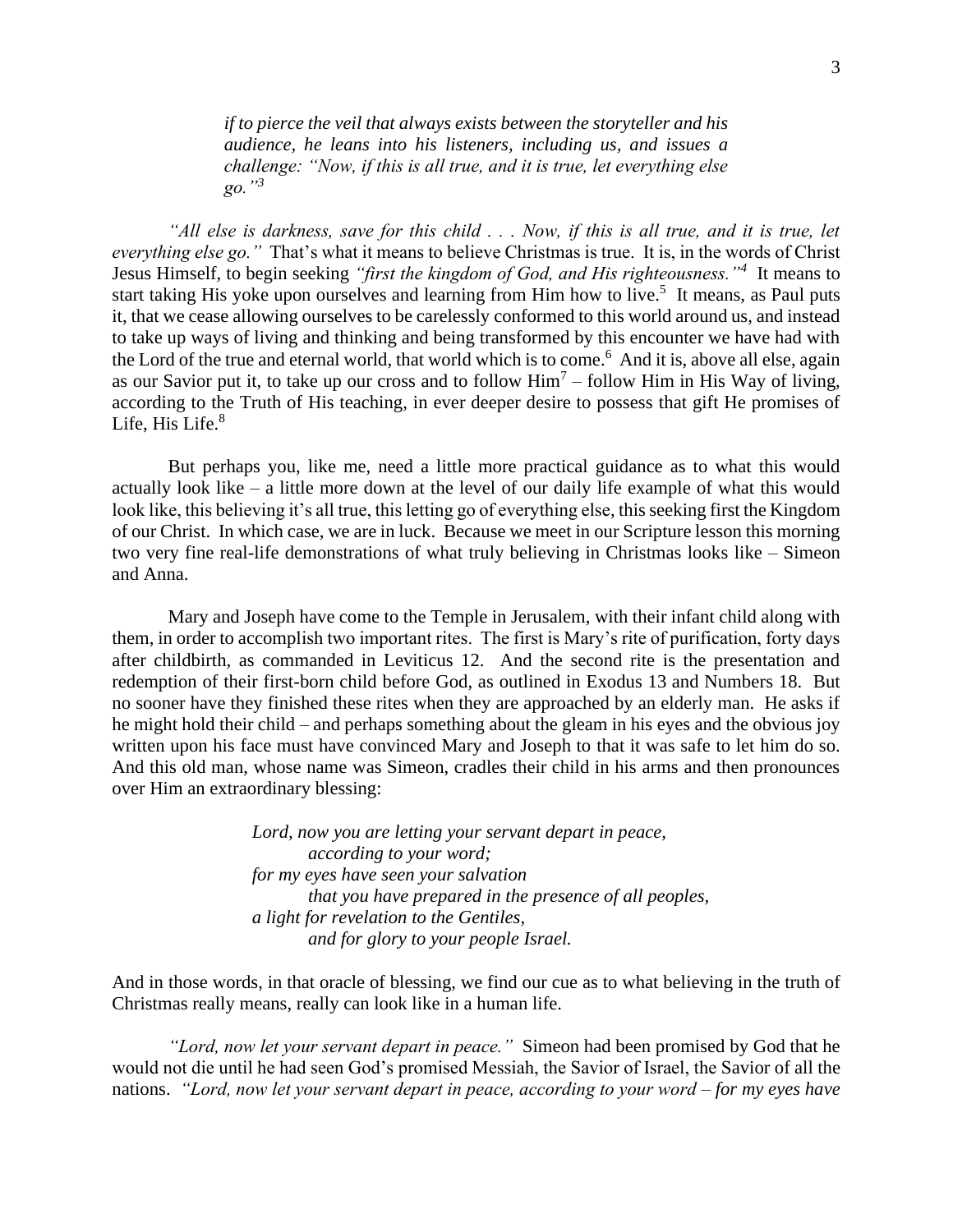*seen your salvation."* Peace, depart in peace. This is what believing in Christmas looks like, most of all, in a human life – peace.

The peace that comes from knowing God always keeps His promises. The peace that comes from knowing that God truly is now with us, always and in all things. The peace that comes from knowing that even though the world may look and seem unchanged and unsaved from day to day – knowing that, nonetheless, beneath it all, there is now the Divine Presence, the Divine Power, working quietly behind and beneath and within it all, bringing all things slowly but steadfastly in line with His eternal plan and purpose for salvation, for the restoration of all things. The peace that comes from knowing that God is now present in this world, in our lives, in every moment and in every circumstance, uniting us to Christ, uniting us in Christ, even now bringing all the things we must suffer and endure round to good.<sup>9</sup> And not letting anything, anything ever, separate us from the love of God in Christ Jesus our Lord.<sup>10</sup>

*"Lord, now let your servant depart in peace, for my eyes have seen your salvation."* That's what believing in Christmas, believing that it is all true, looks like in a human life on a daily basis. It looks like that attitude of peace, of assurance, and of joy we see in Simeon. It looks like having rested our lives, having rested our hopes and fears, having rested the whole of our life in this world, into the confidence that unto us really has been born a Savior – and that unto us has now been given the deep assurance that He really is already saving us and saving all things. The deep assurance, the unshakable confidence, the joyous peace of knowing day in and day out that *"all shall be well, and all shall be well, and all manner of things shall be well."<sup>11</sup>*

To be able to live with that sort of serene confidence, that all-encompassing assurance and trust, that peace which surpasses all understanding – that is what it means to believe that Christmas is really true. Simeon and Anna both show us this – look at the joy on their faces, feel the contentment in their souls. *"Lord, now you can let your servant depart in peace."* You know, there is a most interesting connection made in Scripture, and drawn in Christian thought, between Simeon's prayer to now die in peace and our being able to lie down each night to sleep in peace, no matter what the worries of the day have been and no matter what fresh cares await us in the morning: *"Now I lay me down to sleep, I pray the Lord my soul to keep."* Simeon, having now seen the Christ-child, having now received into his soul the full assurance that God **is** at work keeping His promises, keeping His Word, can depart this world in peace. But we, having also now seen the Christ-child and believing it all to be true, we can also now lay down our heads each night in that same peace and assurance – and for the very same reasons.

The Psalmist, Psalm 4, after recounting all sorts of difficulties and troubles and fears and worries, nonetheless says to God, *"In peace I will both lie down and sleep."* And how can the Psalmist do so, in the midst of so many troubles? The very next line: *"For you alone, O Lord, make me dwell in safety.*" When we know that God really is in control, when we really believe that His coming to us at Christmas means that nothing can now separate us from His love, when we are convinced by the life and death and resurrection of Jesus that God is not only capable of working all things round to good, but is even now at work in our lives and in this world doing precisely that – then we too, like Simeon, like the Psalmist, may in peace both lie down and sleep, in peace rise up and enter into the new day, whether in this world or in the next.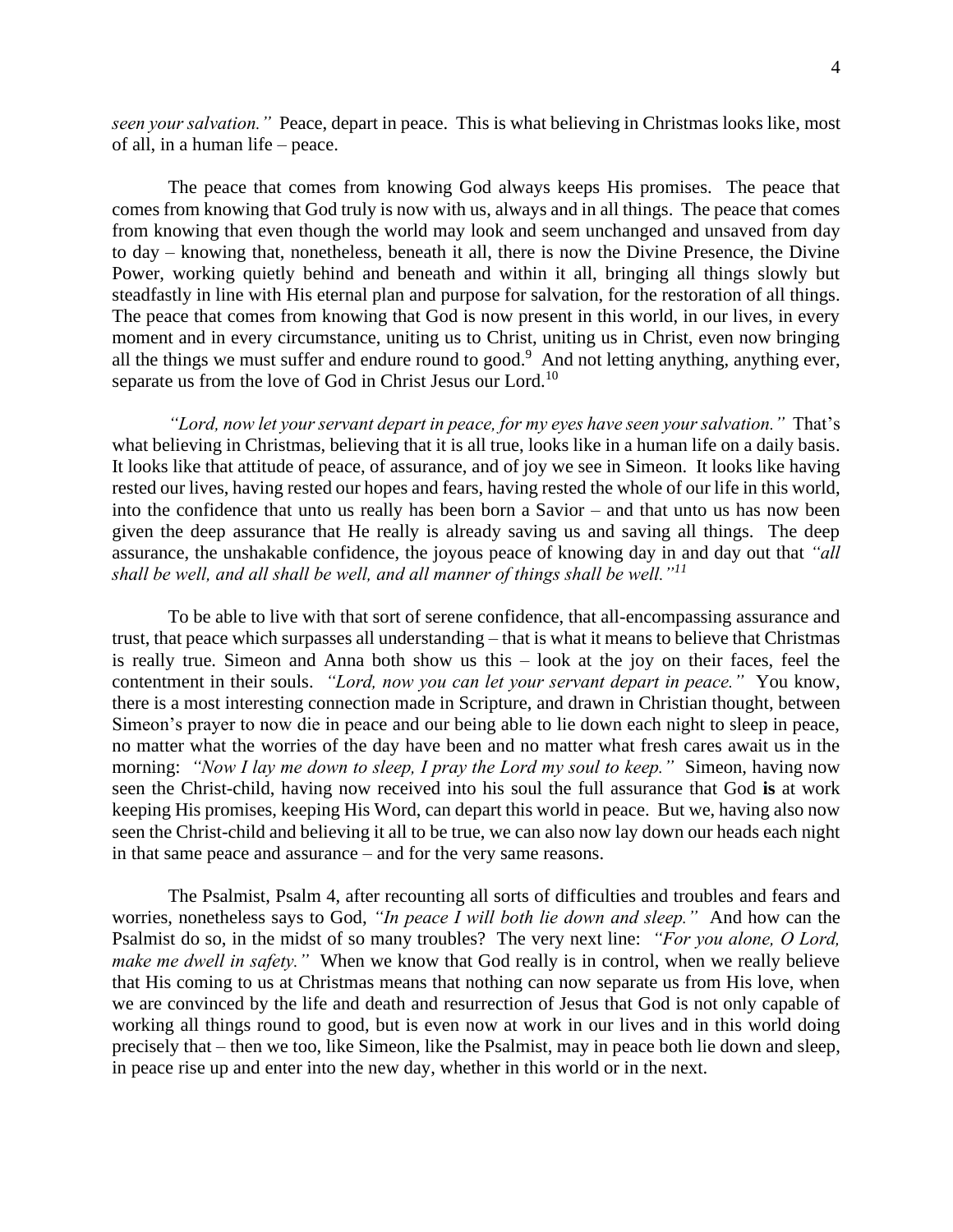Tish Harrison Warren, whom many of you will remember from her time with us several years back after she had written a wonderful book about living out our faith in the ordinary activities of our daily lives, has now written a new book about finding the peace of Christ amid the dark moments of life. The book is entitled, Prayer in the Night – and I recommend it to you. In one section she describes a personal experience she had with this. She had gotten word that her father had had a massive heart attack while on a cruise ship in the Atlantic. She knew that he had survived, but it was very hard to get much more information than that. Finally, that evening, she learned that her father was going to be medically disembarked the next morning and transferred to a hospital in South America. But first, the ship was going to have to sail through the night to reach the port where all this could take place. And this is what she writes about that night:

> *I remember lying in bed that night, thinking of my dad and mom rocking back and forth on a ship in the middle of the ocean. I knew I could not save them, visit them, or even call them. There was nothing I could do to make the ship move any faster. And with such a keen sense of my own powerlessness, I fell asleep quickly.<sup>12</sup>*

How in the world could she do that? How in the world, with such a great mortal worry hanging over her, could she fall asleep so easily and then sleep so peacefully through the night? This is the answer she gives – and it's one Simeon could have given as well. And one we can also give once we have learned to believe that Christmas is really true. She says she was able to both lie down and sleep because she had long ago come to believe that:

> *Each night, the revolution of planets, the activity of angels, and the work of God goes on just fine without us. For the Christian, sleep is an act of surrender – and a declaration of trust.<sup>13</sup>*

*"For unto to you is born this day in the city of David a Savior, who is Christ the Lord."<sup>14</sup>* That is what Simeon and Anna illustrate for us about believing that this miracle of Christmas is really true – that it enables us to live in confidence, trust, serenity, and even joy, knowing that indeed we have a Savior. Knowing that because He has come to us, spoken to us, died for us, risen for us – that therefore *"all shall be well, and all shall be well, and all manner of things shall be well."*

Or, to quote Richard Lischer one last time: *"Anyone can say it, dear friends. You don't have to be a prophet or preacher, but only a person of faith: I have seen the future. And its name is Jesus."<sup>15</sup>*

- $4$  Matthew 6:33.
- $<sup>5</sup>$  Matthew 11:29.</sup>
- <sup>6</sup> Romans 12:1-2.
- <sup>7</sup> Matthew 16:24.
- 8 John 14:6.

<sup>&</sup>lt;sup>1</sup> Howard Thurman, "The Work of Christmas," in The Mood of Christmas (New York: Harper & Row, 1973), p. 23 <sup>2</sup> Richard Lischer, "The Dream of Arrival," in Just Tell the Truth (Grand Rapids: Wm. B. Eerdmans Publishing Co.,

<sup>2021),</sup> p. 45.

 $3$  Lischer, p. 49.